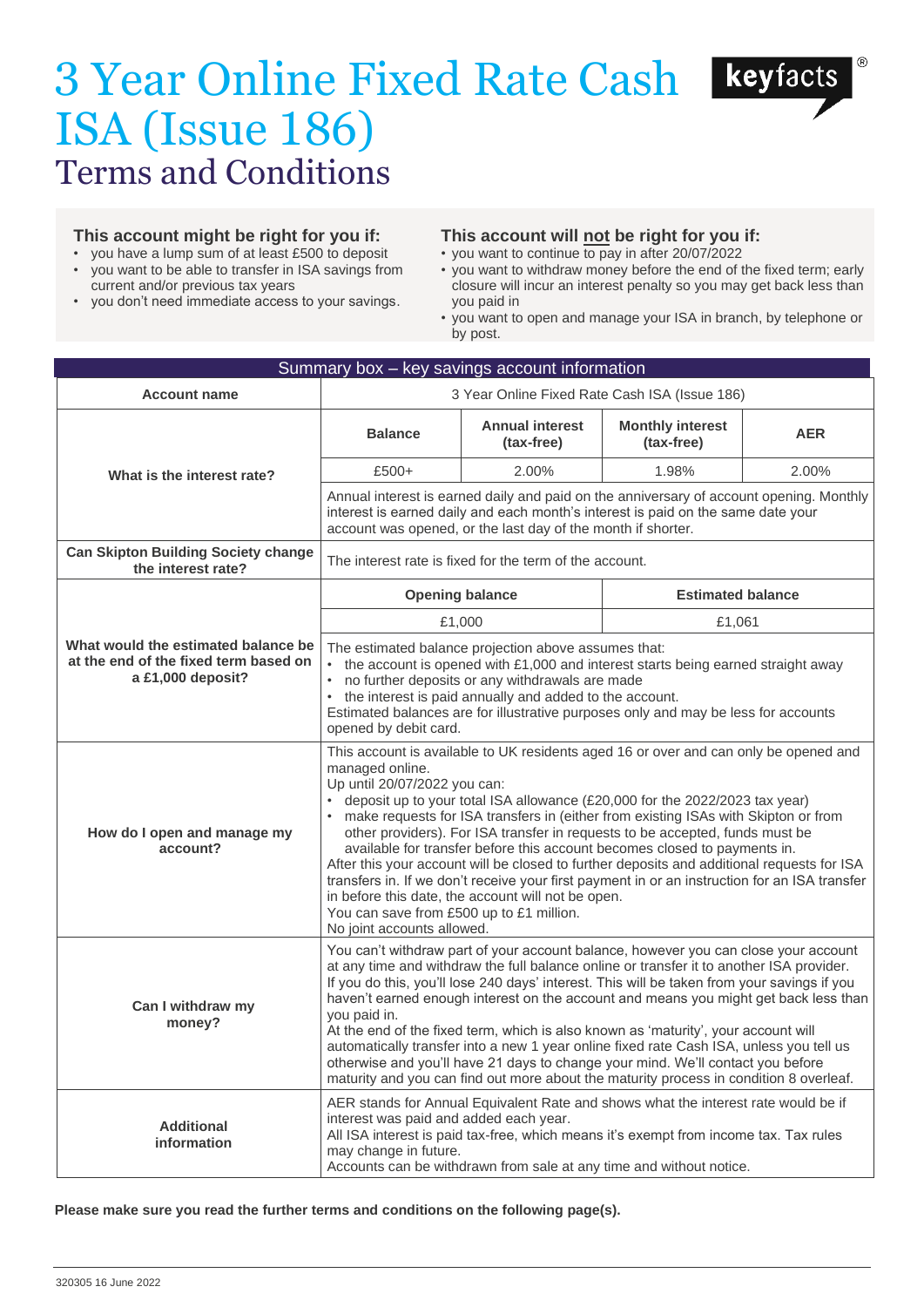The Financial Conduct Authority is a financial services regulator. It requires us, Skipton Building Society, to give you this important information to help you decide whether our 3 Year Online Fixed Rate Cash ISA is right for you. You should read this document carefully so that you understand what you are buying and then keep it safe for future reference.

## **How much can I save in a Cash ISA?**

- The government currently sets a tax-free allowance that you can save in an Individual Savings Account (ISA) each tax year (6 April – 5 April). The allowance is £20,000 for the 2022/2023 tax year.
- You can split your ISA allowance however you like between a Cash ISA, a Stocks and Shares ISA, an Innovative Finance ISA and a Lifetime ISA (if you are eligible. Maximum subscription is £4,000 for the 2022/2023 tax year), as long as you don't subscribe to more than one of each type in the same tax year and don't go over the maximum overall limit.

Here are some examples of how you could do this:

| <b>Example</b> | <b>Cash ISA</b> | <b>Stocks and</b><br><b>Shares ISA</b> | <b>Innovative</b><br><b>Finance ISA</b> | <b>Lifetime ISA</b> | <b>Total</b> |
|----------------|-----------------|----------------------------------------|-----------------------------------------|---------------------|--------------|
|                | Nil             | £20,000                                | Nil                                     | Nil                 | £20,000      |
|                | £8,000          | £6,000                                 | £6,000                                  | Nil                 | £20,000      |
|                | £20,000         | Nil                                    | Nil                                     | Nil                 | £20,000      |
| 4              | £5,000          | £11,000                                | Nil                                     | £4,000              | £20,000      |

## **How do I transfer my existing ISA with another provider to a Skipton Cash ISA?**

**Step 1:** Simply log into Skipton Online, choose the ISA you want to transfer to and select the ISA 'Transfer In' option. Otherwise, you can speak to us at your local branch or visit skipton.co.uk/isatransfers.

**Step 2:** Send your completed forms to us or drop them off in branch and we'll take care of the rest. Transferring your ISA this way means your savings will stay tax-free. If you want to transfer your ISA savings for the current tax year, you can only transfer the whole amount. For transfers from previous tax years, you can transfer either some or all of the amount.

**Step 3:** Within five working days of receiving your transfer instruction, we'll send it to your current ISA provider and tell them we'll accept the transfer. Once they've transferred your money to us along with the information we need, we'll add the money into your ISA within three working days. We'll backdate the interest either to the date on the cheque sent by your current ISA provider, or to the 15th working day after we've received your instruction (for a Cash ISA or Innovative Finance ISA transfer) or the 26th working day (for a Stocks and Shares ISA transfer), whichever is the earliest. However, if the transfer can be completed using the electronic ISA transfer system, your transfer will normally be completed within seven working days.

We can also keep you updated by text message on how your ISA transfer is progressing. If you choose this service, we'll send you a message when the transfer request has been input on our system and a final message to confirm when we've received the money from your current ISA provider.

## **Can I transfer my Skipton Cash ISA to another provider?**

We'd love you to stay with us and if there's anything you're not happy about, we're here to help. However, you can transfer your Skipton Cash ISA to another ISA provider, subject to the terms of your account.

If you wish to transfer your account to another ISA provider, please contact your new provider. On receipt of a transfer instruction from them, we'll transfer your account within a time stipulated by you or five working days, whichever is longer, and your savings will remain tax-free (providing the transfer is in accordance with ISA Regulations).

If you transfer your current tax year's savings from a Cash ISA to a different type of ISA, the money transferred will be treated as if you had put that money directly in that ISA. For example, if you'd saved £4,000 in a Cash ISA and then transferred to a Stocks and Shares ISA, you could then deposit the remaining £16,000 of your allowance as you like into a Cash ISA, an Innovative Finance ISA, a Lifetime ISA (if eligible, subject to the maximum annual subscription limits) and/or the Stocks and Shares ISA.

You can transfer previous years' Cash ISAs into a Stocks and Shares ISA, an Innovative Finance ISA and/or another Cash ISA without affecting your annual ISA allowance (subject to the specific account terms and conditions of the new ISA).

You can also transfer previous tax years' savings from a Cash ISA to a Lifetime ISA. The value transferred to the Lifetime ISA will count towards the annual £4,000 Lifetime ISA allowance, but not the overall ISA subscription limit for the tax year.

#### **Can I cancel my account?**

If you have opened a new ISA with money not previously held in an ISA, you have 14 days from account opening to change your mind. You can cancel your account by letting us know during this period and your cancelled ISA won't count as an ISA subscription. Any interest that you've earned during this period will be paid gross, which means no tax is deducted. It's your responsibility to pay any tax due, based on your individual circumstances.

#### **What if I'm new to Skipton?**

If you're not an existing customer of the Society, we will require your National Insurance number, confirmation of address and some form of identification to open the account. If you're 18 or over and on the electoral roll for your current address we may be able to verify your identification electronically. Otherwise, you'll need to provide us with proof of ID as set out in our 'Proving your Identity' document or at skipton.co.uk/identity.

*(Continued overleaf)*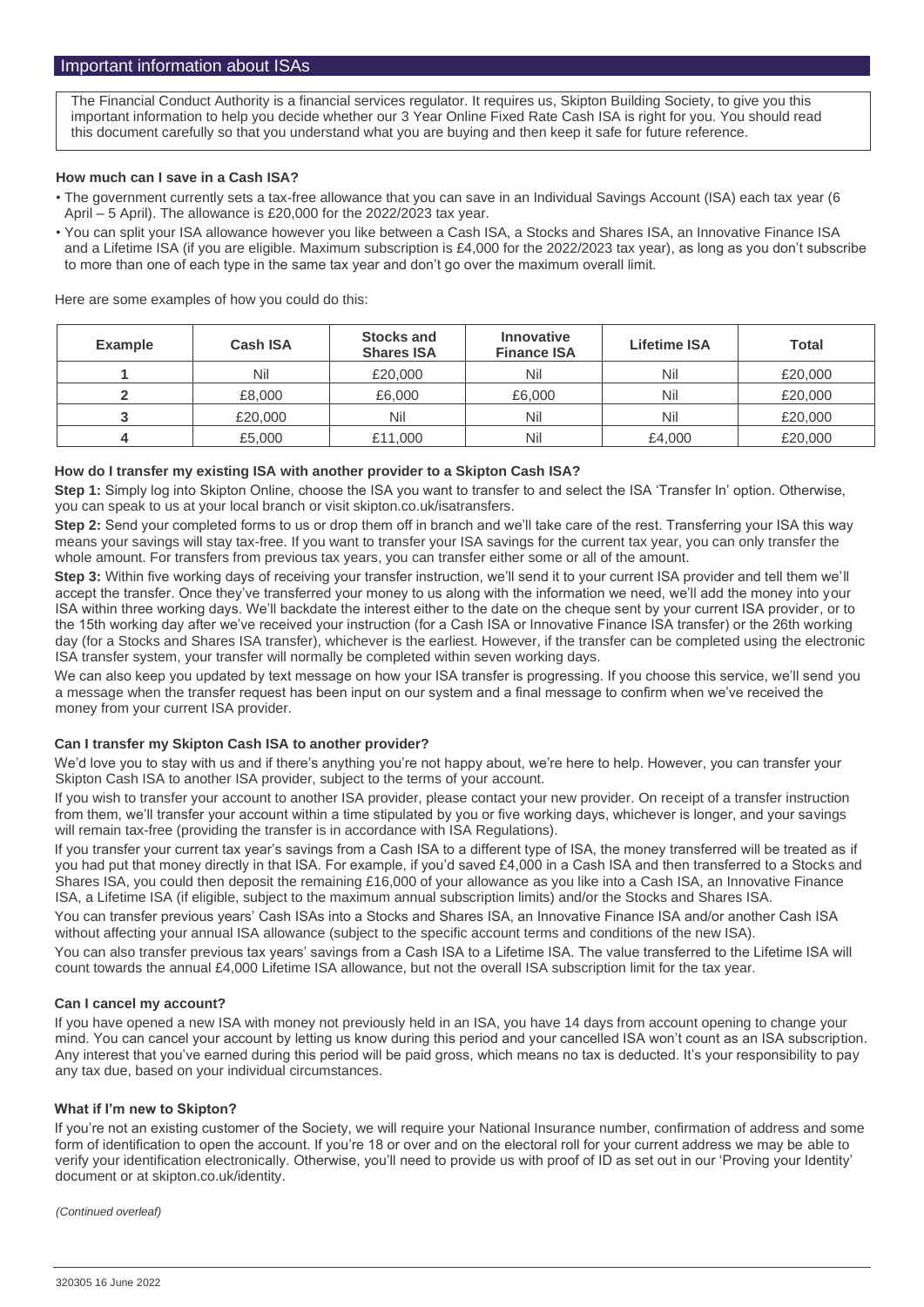## **The Financial Services Compensation Scheme**

This account is covered by The Financial Services Compensation Scheme. For more information, please call us on 0345 850 1722, ask in branch or visit [skipton.co.uk/FSCS.](https://www.skipton.co.uk/savings/savings-hub/financial-services-compensation-scheme)

#### **Let us know what you think**

If you're not satisfied with our services, we have an internal complaints procedure. For more information, please call us on 0345 850 1722, ask in branch or visit skipton.co.uk. The Financial Ombudsman Service provides a free and independent service for consumers and can be contacted at The Financial Ombudsman Service, Exchange Tower, London E14 9SR. Telephone: 0800 023 4567 or visit [financial-ombudsman.org.uk.](https://www.financial-ombudsman.org.uk/)

## Further terms and conditions for our 3 Year Online Fixed Rate Cash ISA

#### **1.0 What terms apply?**

1.1 This document must be read with our Savings Account Terms and Conditions (which apply to all our savings accounts and are available on request or from our website). Before opening an account, we strongly advise for your own benefit and protection that you read all of the terms and conditions as you will be legally bound by them and we intend to rely on them. If you don't understand any point, please ask for further information.

#### **2.0 Operation of the account**

- 2.1 If you are not a UK resident, you may still be able to open this account if you meet the government's ISA requirements. Please see the ISA Declaration on our application form for more details.
- 2.2 The account must be in your own name and not be held for the benefit of anyone else, including being used as security for a loan.
- 2.3 We will operate the account in accordance with government legislation and HMRC regulations and guidance.
- 2.4 If you breach the ISA Regulations or become bankrupt, we may have to void your account. If this happens, we will notify you. You may then have to pay tax on the interest earned.
- 2.5 We will satisfy ourselves that anyone we delegate our functions and responsibilities to under the terms agreed is competent to carry them out.
- 2.6 In the event of death, interest due up to the date of death will be paid into the account. The account will transfer to a new easy access Cash ISA, which can be managed in branch or by post, from the date of death and will be dealt with in accordance with HMRC regulations and guidance. If this happens, we'll advise your personal representatives of the new rate and terms of the account.
- 2.7 You must complete the online application including declaration before the product is withdrawn from sale.
- 2.8 The account opening date is the date that we receive your first payment.
- 2.9 No Certificate of Investment will be issued for this account. If you cease to be eligible for an online account, we will change your account to a suitable alternative account.
- 2.10 Any electronic payment statements or annual statements will be provided or available online only.
- 2.11 The first payment into the account can be made by debit card, transferred from another Skipton account or electronic payment (but not Direct Debit) from another UK bank or building society. You can also transfer ISA savings in from other ISAs using our ISA transfer service. After that, you can also pay in by cash (in branch only and we'll need to see some photographic ID for the first cash payment) or by cheque (in branch or by post).
- 2.12 Payments into your account by internal transfer from another online Skipton account are subject to the terms and conditions of that account and in particular any notice period or restrictions on withdrawals. Please contact us if you want to transfer from a non-online Skipton account.
- 2.13 If you don't make any payments into this account for an entire tax year, the next time you try to pay into it in a new tax year, HMRC rules mean that you'll need to complete an ISA revalidation. If you don't, and you send an electronic payment to this account, we may return the payment to the account it came from and the payment will not count as an ISA subscription.

#### **3.0 Savings account limits**

- 3.1 Electronic payments which don't comply with the minimum and maximum limits will be returned to their source automatically.
- 3.2 Where you don't deposit your full ISA allowance and the ISA becomes closed to payments in, the only way you'll be able to use the rest of your allowance in a Cash ISA will be to transfer your fixed rate Cash ISA to another Cash ISA with us or another provider. If you do this, you'll have to pay an interest penalty, as explained in the summary box.
- 3.3 The maximum amount any one saver can hold across all of their Skipton savings accounts (for example, fixed and variable rates, including Cash ISAs), is £5 million. If any of your accounts is a joint account, the total balance held within it will be treated as if it is split equally between each of the account holders for this purpose only. For example, if you are one of three account holders on a joint account containing £9 million, £3 million of that will count towards your personal limit, meaning you can save up to £2 million in any other Skipton savings account(s). This limit can only be exceeded with any interest added to your account(s).

*(Continued overleaf)*